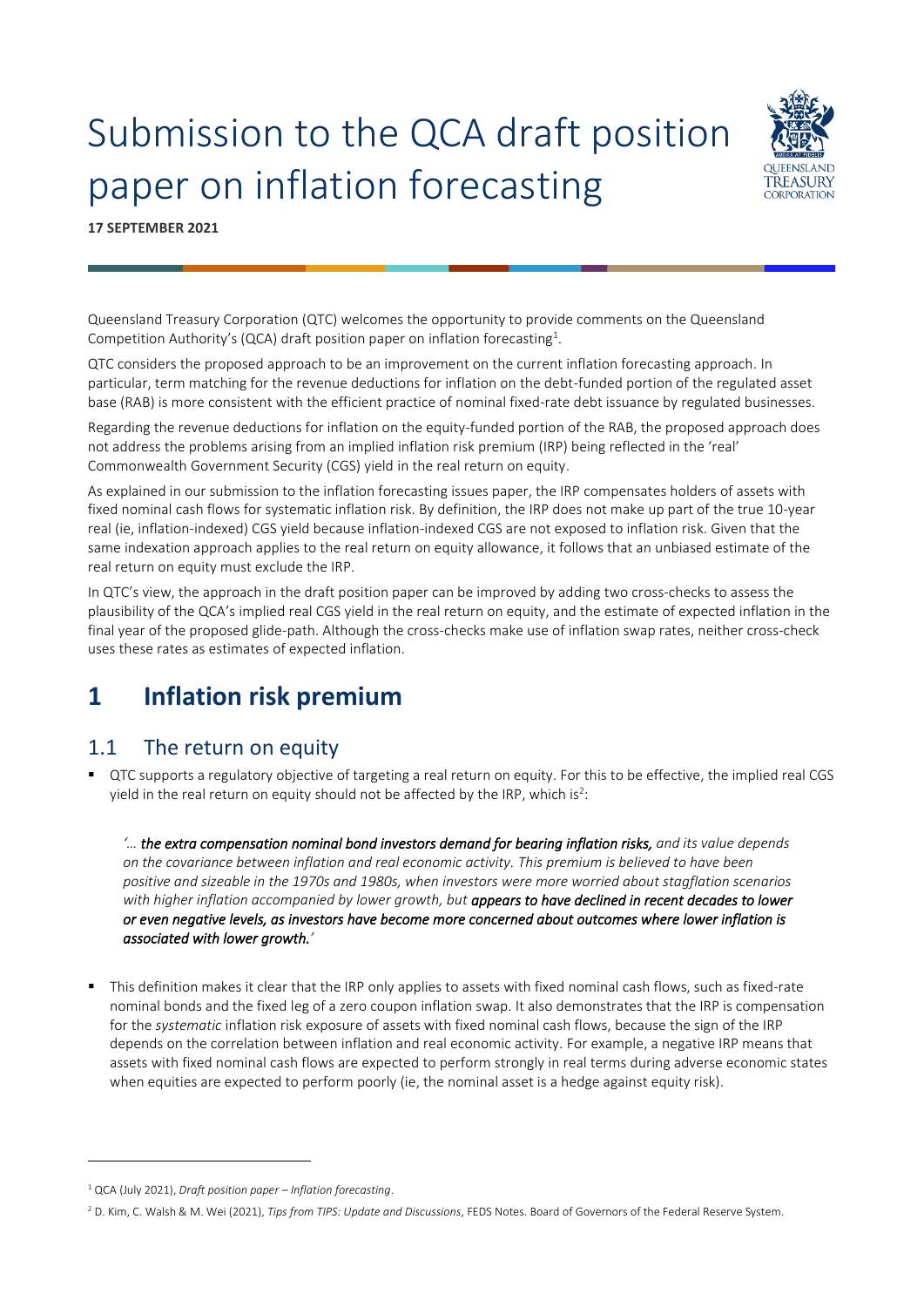- The long-term decline in the IRP referred to in the above quote is problematic for the QCA's preliminary proposal to estimate the return on equity by adding a fixed historical market risk premium (MRP) to the prevailing 10-year nominal CGS yield. This issue is explored in more detail in Appendix A.
- The draft position paper also notes that the IRP does not make up part of the yield on assets with inflation-indexed cash flows:<sup>3</sup>

*'Nominal bonds carry inflation risk, which indexed bonds do not. Investors care about their real, not nominal, returns on a bond. Therefore, nominal bonds are risky, because their real return depends on the actual inflation rate that occurs during the relevant period. It is therefore commonly assumed that nominal bonds have an inflation risk premium.'*

■ The QCA uses the Capital Asset Pricing Model (CAPM) to estimate the nominal return on equity. Although the nominal return on equity is an input into the revenue building block model, making revenue deductions for inflation on the equity-funded portion of the RAB is equivalent to determining a real return on equity based on QCA expected inflation. As such, the QCA implicitly applies the CAPM in real terms to estimate the real return on equity $^4\!:\,$ 

*'If the discrete-time CAPM applies, it would then apply in real terms, and the risk-free rate would be that on indexed bonds.'*

■ Based on the above, the real return on equity based on the CAPM should not include the IRP.

## 1.2 The cost of debt

- It is efficient practice for regulated businesses to issue nominal fixed-rate debt rather than inflation-indexed debt. This practice is reflected in the QCA's revenue building block model, which assumes the benchmark firm maintains constant gearing by borrowing against the annual indexation of the debt-funded portion of the RAB. The proceeds from these borrowings are used to service part of the efficiently incurred nominal cost of debt.
- If inflation-indexed debt was used, the increase in the benchmark debt balance for inflation would occur automatically via indexation of the principal, and there would be no proceeds raised by the new borrowings.
- As explained in Section 1.1, the IRP is unique to assets with fixed nominal cash flows, including 10-year fixed-rate BBB corporate bonds. Unlike the return on equity, the IRP makes up part of the efficient cost of debt for the benchmark firm, so it should be reflected in the real cost of debt allowance.

## **2 Proposed cross-checks**

▪ In QTC's view, the approach in the draft position paper can be improved by adding two cross-checks to assess the plausibility of the QCA's implied real CGS yield in the real return on equity, and the estimate of expected inflation in the final year of the proposed glide-path. Although the cross-checks make use of inflation swap rates, neither crosscheck uses these rates as estimates of expected inflation.

## 2.1 First cross-check

- In our submission to the inflation forecasting issues paper, we outlined a simple, model-free approach for estimating the lower bound for a 10-year inflation-indexed CGS yield that excludes expected inflation, the IRP and the liquidity premium in the observable 10-year inflation-indexed CGS yield.
- The approach is based on the relationships in Figure 1, which show the factors that comprise the nominal yield, real (ie, inflation-indexed) yield, and the inflation swap rate<sup>5</sup>:

<sup>3</sup> Draft position paper, p. 50.

<sup>4</sup> M. Lally (July 2020), *Review of the AER's inflation forecasting methodology*, p. 12.

<sup>5</sup> Imakubo & Nakajima (April 2015), *Estimating inflation risk premia from nominal and real curves using a shadow-rate model*, p. 23.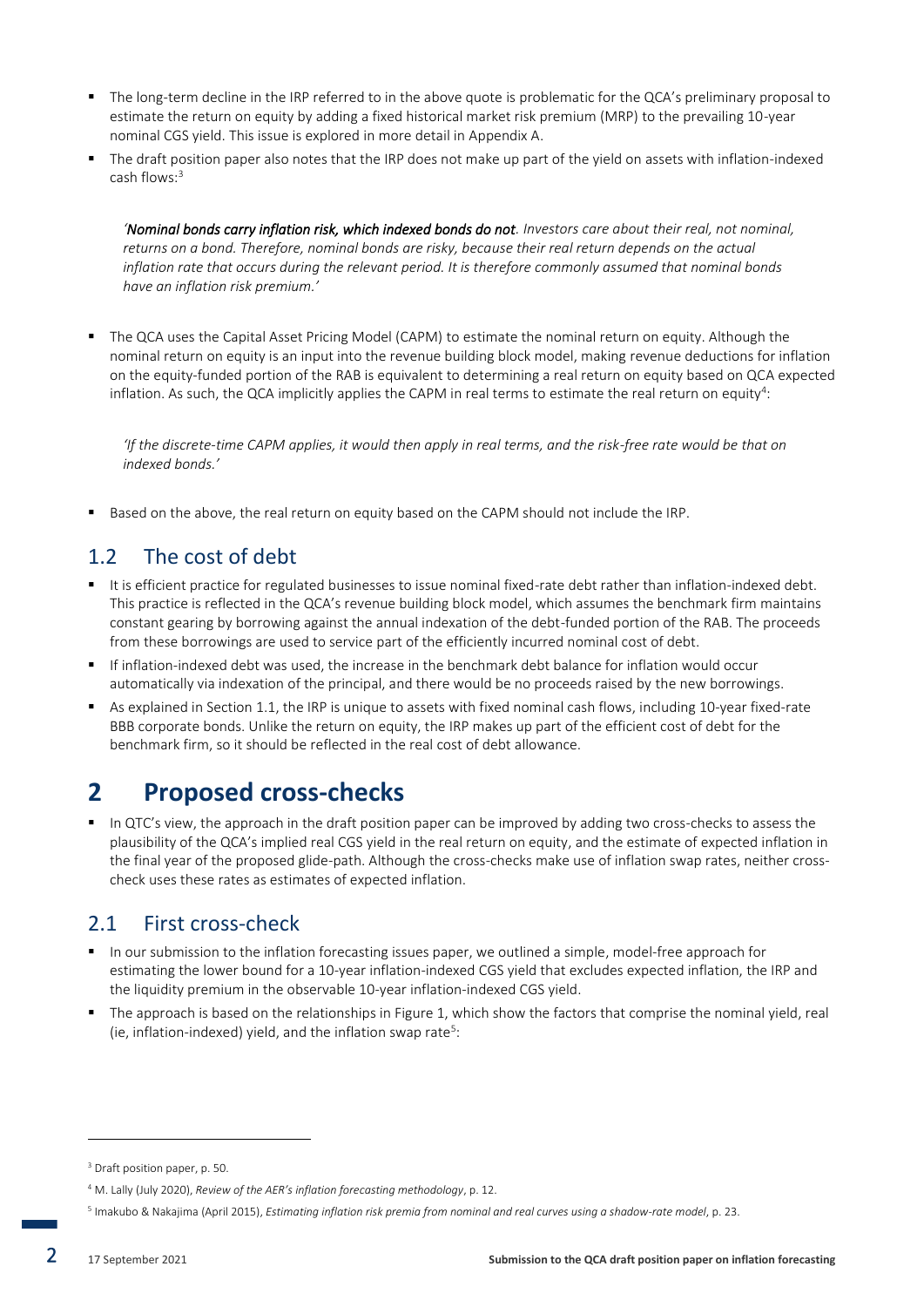#### **FIGURE 1: BOND YIELD DECOMPOSITION**



*Source: Imakubo & Nakajima, April 2015*

- The Australian inflation swap market is one-sided, with most investors wanting to pay fixed inflation and receive actual inflation. Because there are few natural payers of actual inflation, the swap counterparty will usually require a yield premium to receive a fixed rate of inflation (ie, the other side of the more popular trade). As such, the observable inflation swap rate is likely to be higher than the combined value of expected inflation and the IRP.
- QTC is unaware of any empirical evidence or theoretical reasons that supports the inflation swap rate being lower than the combined value of expected inflation and the IRP. As such, the inflation swap rate is the *upper bound* for the combined value of expected inflation and the IRP.
- The lower bound for the 10-year inflation-indexed CGS yield is calculated by 'deflating' the nominal zero coupon CGS yields with tenors of  $1-10$  years by the corresponding zero coupon inflation swap rates<sup>6</sup>. The deflated CGS yields do not contain expected inflation or the IRP because both values are common to the zero coupon CGS yields and inflation swap rates.
- The discount factors based on the deflated CGS yields are used to solve for the real coupon rate that, when applied to a real principal of \$100, produces real cash flows from 1–10 years (including the real principal at maturity) with a present value equal to \$100.
- Figure 2 shows the difference between the implied real CGS yield using the approach in the draft position paper and the lower bound between 2016 and 2021. The differences have mostly been negative, which means the QCA's implied real CGS yield has mostly been *below* the lower bound. This is a strong indication of a negative implied IRP in the 'real' CGS yield and the real return on equity.



#### **FIGURE 2: QCA IMPLIED REAL CGS YIELD MINUS LOWER BOUND**

*Source: RBA, Bloomberg, QTC calculations. 20-day rolling averages.*

<sup>6</sup> This approach produces a lower bound for the inflation-indexed CGS yield because the nominal CGS yields are deflated by an upper bound estimate of the combined value of expected inflation and the IRP.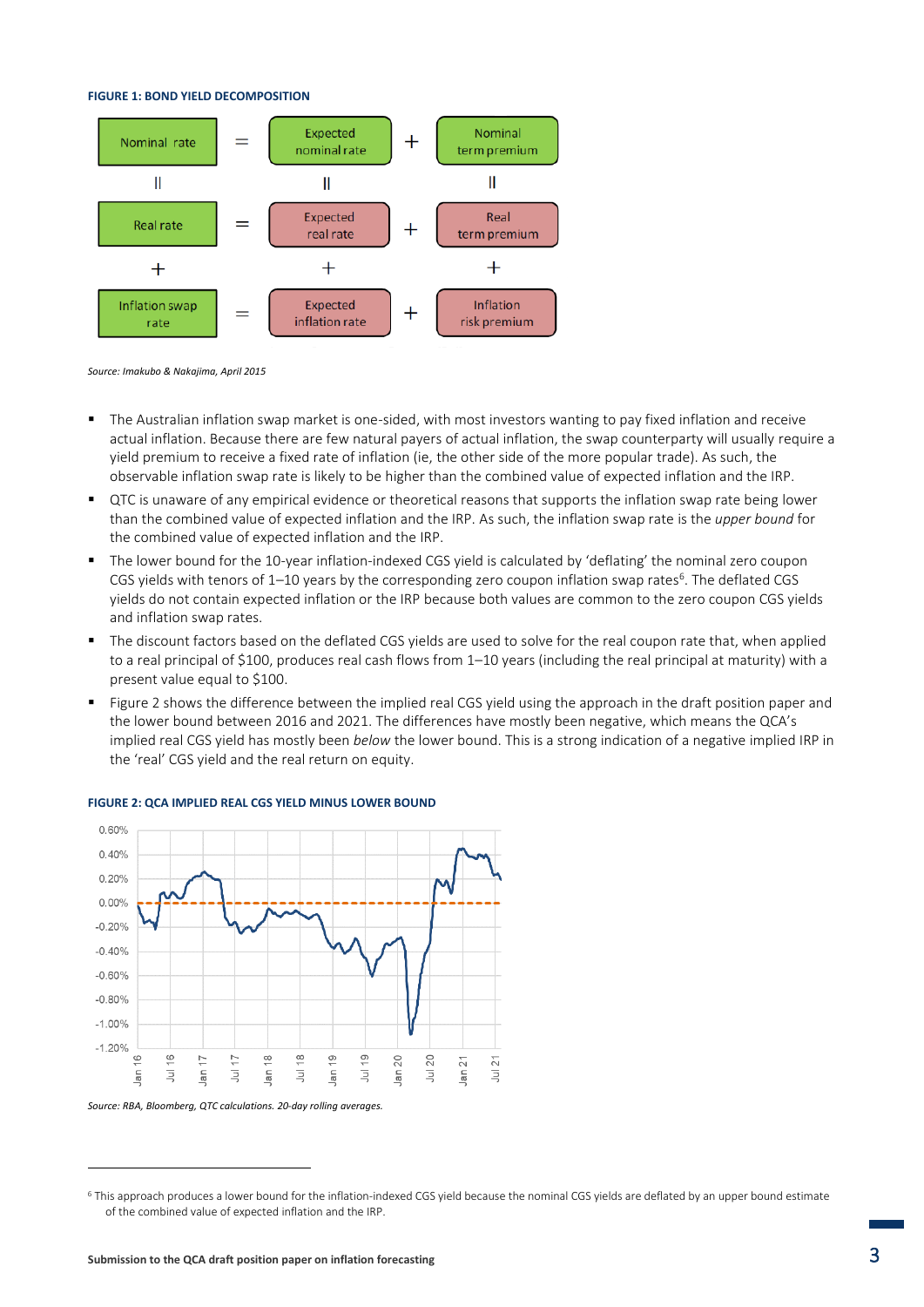$\blacksquare$  The QCA Act requires prices to be sufficient to 'at least' meet the efficient costs of providing a regulated service:<sup>7</sup>

*'These pricing principles (s. 168A) do not explicitly state that we must have regard to the effect of inflation, but instead require that we have regard for prices at least meeting the efficient costs of providing access to the service (s. 168A(a), referenced in ss. 120(1)(l) and 138(2)(g)).'*

To be consistent with the above requirement, QTC submits that the implied real CGS in the real return on equity should not be below the lower bound for the 10-year inflation-indexed CGS yield.

### 2.2 Second cross-check

- The draft position paper cites the IRP as a key concern with using inflation swaps to estimate *expected* inflation. QTC agrees that the IRP results in inflation swap rates not being a pure estimate of expected inflation. However, this does not mean inflation swaps are of no value to the QCA's inflation forecasting task.
- As explained in Section 2.1, the inflation swap rate equals the combined value of expected inflation and the IRP. Although there are many combinations of expected inflation and the IRP that sum to equal the inflation swap rate, not all combinations are economically plausible. For example:
	- − A large negative IRP indicates that investors are concerned about the risk of deflation. It follows that investors must be assigning a meaningful probability to deflation actually occurring, otherwise it would be illogical to accept a negative IRP to own an asset that pays off in real terms if deflation occurs.
	- − Therefore, it would not be plausible for expected inflation (ie, the probability weighted average of all possible future inflation outcomes) to be relatively high when the IRP is significantly negative.
- This example is consistent with the expected relationship between expected inflation and the IRP identified in the draft position paper:<sup>8</sup>

*'In general, we would expect this risk premia to be positively correlated with the level of expected inflation. Therefore, periods of higher-than-average expected inflation would generally be associated with higher positive risk premia, and periods of lower-than-average expected inflation would generally be associated with low or negative risk premia.'*

Model-based estimates using data from the United States confirm the existence of a strong positive relationship between expected inflation and the IRP (Figure 3).



#### **FIGURE 3: EXPECTED INFLATION VS THE INFLATION RISK PREMIUM (1983–2021)**

*Source: Kim, Walsh and Wei (2021).*

<sup>7</sup> Draft position paper, p. 2.

<sup>8</sup> Draft position paper, p. 35.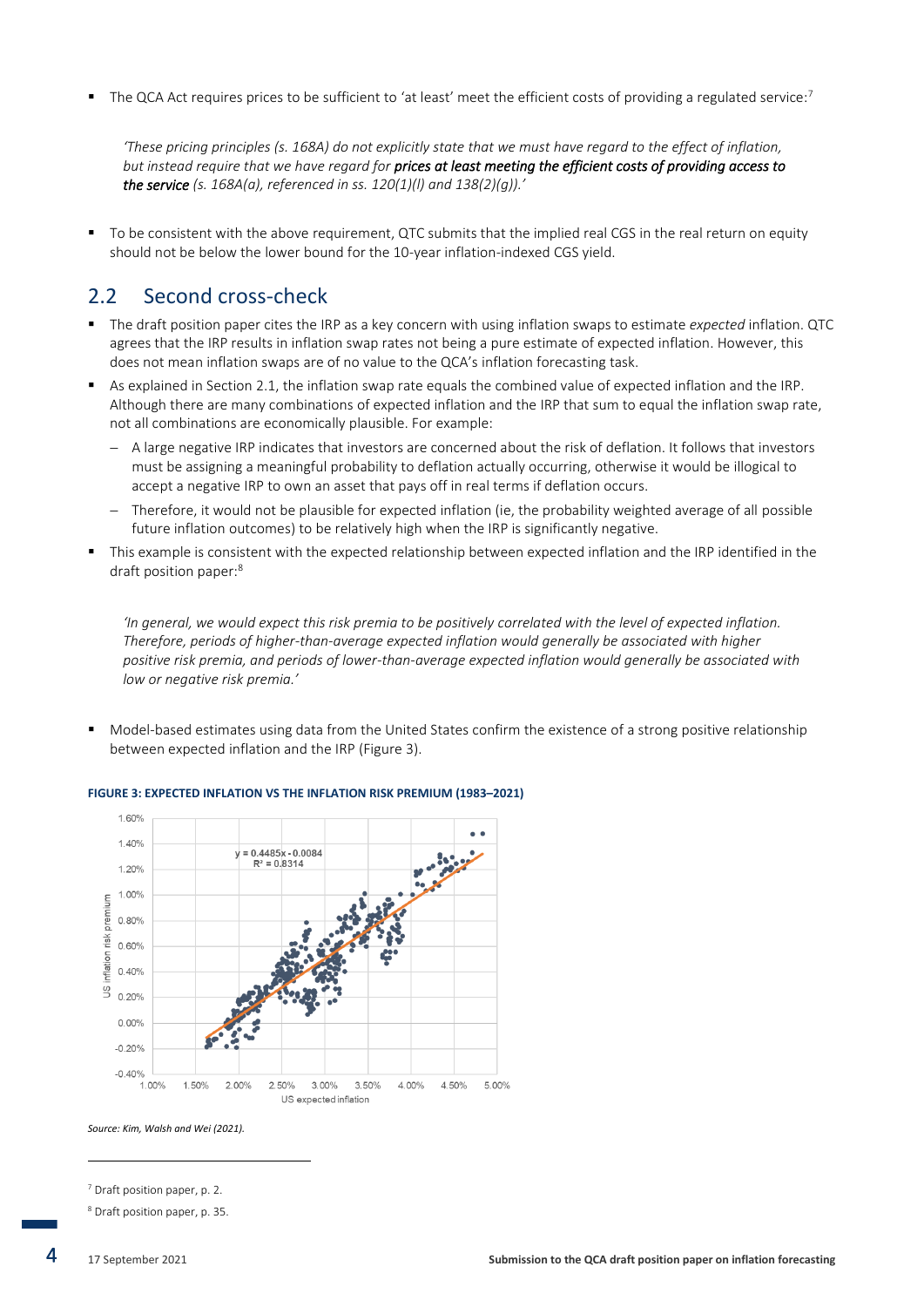- For a given estimate of expected inflation, there is an implied IRP such that the combined value equals the observable inflation swap rate. These estimates can be used to assess the plausibility of the QCA's estimate of expected inflation in the final year of the glide-path. For example:
	- − In February 2019, expected inflation in year 5 would have been 2.50 per cent based on the approach in the draft position paper. At that time, the implied-forward 1-year inflation swap rate in year 5 was 1.95 per cent, which means the implied IRP in year 5 was -0.55 per cent.
	- − A negative IRP of this size would require a meaningful probability to be given to scenarios where significant deflation occurs. However, this would not be consistent with expected inflation (ie, a probability weighted average of all possible future inflation outcomes) being equal to the 2.50 per cent mid-point of the RBA target band.
	- − As such, expected inflation of 2.50 per cent in the final year of the glide-path was not consistent with the positive relationship that should exist between expected inflation and the IRP. This means that the revenue deductions for inflation on the entire RAB were likely to have been too high.
- Figure 4 shows the rolling 20-day average of the implied IRPs between 2016 and 2021. QTC submits that future regulatory determinations should compare the implied IRP with the QCA's estimate of expected inflation in the final year of the glide-path to determine if they are consistent with the positive expected relationship between expected inflation and the IRP.



**FIGURE 4: IMPLIED IRP IN YEAR 5 OF THE GLIDE-PATH BASED ON QCA EXPECTED INFLATION**

*Source: RBA, Bloomberg, QTC calculations. 20-day rolling averages.*

## **3 Perceived biases in inflation swap rates**

 $\blacksquare$  The draft position cites a number of perceived biases that may affect the observable inflation swap rate:

*'Conceptually, inflation expectations incorporated in market data should closely reflect the true level of investors' expected inflation. However, in some of our previous reviews we noted that market-based measures may contain distortions such as risk premia. A more detailed discussion of the potential distortions associated with market-based approaches is provided in Appendix E.'*

■ Appendix E of the draft position paper identifies the IRP, liquidity, hedging costs and the inflation indexation lag as issues that make it difficult to infer the level or movements in inflation expectations from inflation swap rates $^{10}$ . Similar perceived biases were considered by the Australian Energy Regulator (AER) in its 2017 and 2020 inflation reviews. According to the AER's assessment (Table 1), the perceived biases may be 'minor, potentially small, near zero or negligible'.

<sup>9</sup> Draft position paper, p. 17.

<sup>10</sup> Draft position paper, p. 54–55.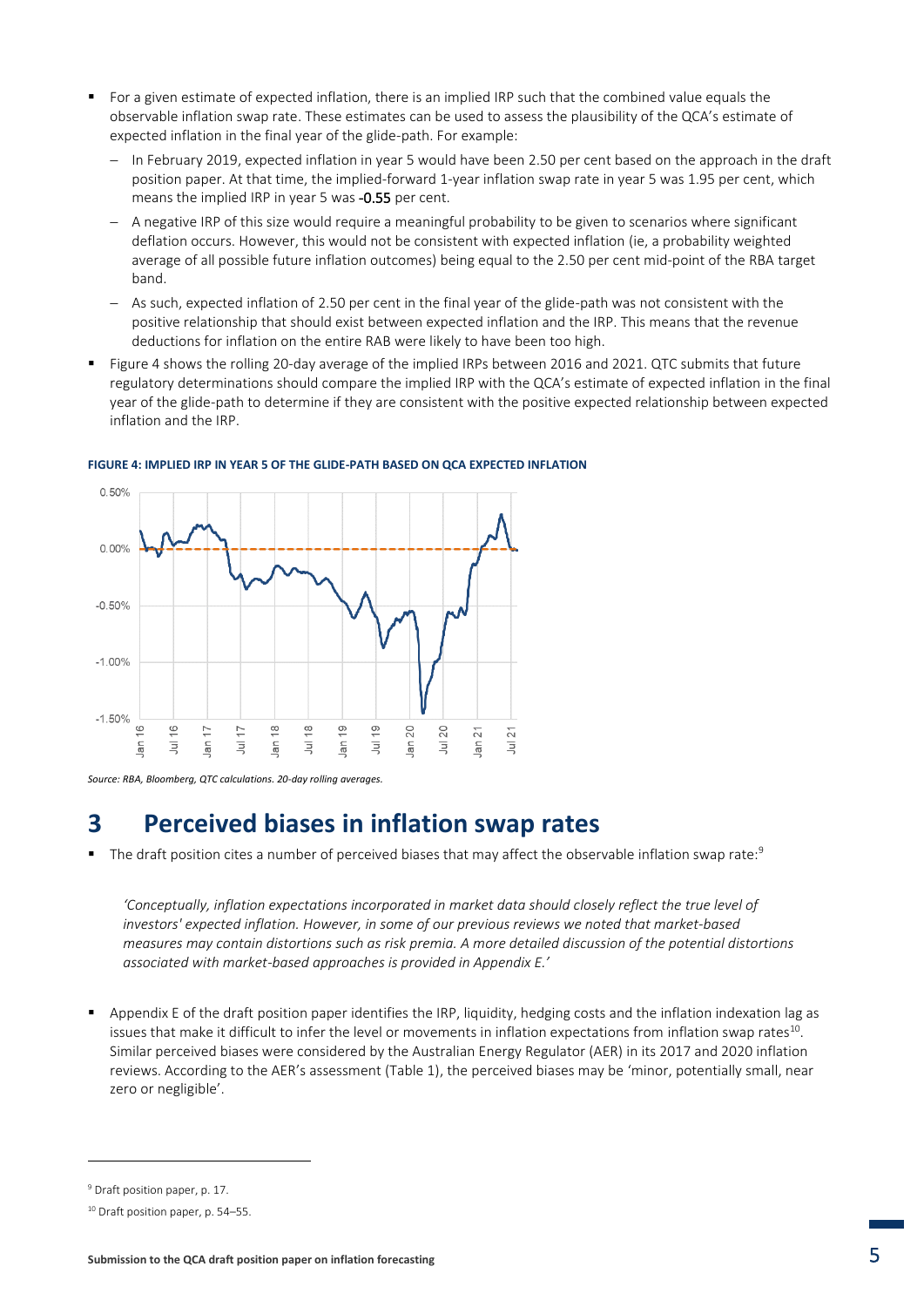#### **TABLE 1: AER ASSESSMENT OF POTENTIAL BIASES IN INFLATION SWAP RATES**

| <b>Potential bias</b>     | AER's assessment in 2017 and 2020                                                                                                                                                                                  |
|---------------------------|--------------------------------------------------------------------------------------------------------------------------------------------------------------------------------------------------------------------|
| Hedging costs             | The ACCC/AER working paper #11 found that <b>academic literature suggests that</b><br>hedging costs may be minor, but there are not many studies to support drawing<br>robust conclusions.'                        |
| Inflation indexation lag  | <b>This bias is potentially small</b> due to the short lag on indexed CGS and is not likely<br>to be time-varying.'                                                                                                |
| Counterparty default risk | ' the effect of counterparty default risk on zero coupon inflation swap rates<br>may not be significant. This premia could result in overestimates of expected<br>inflation and is not likely to be time-varying.' |
| Liquidity premia          | 'A-priori liquidity premia may be near zero since swaps can be created as<br>required and there is no supply limitation. Observations of Australian data<br>suggest that this liquidity premia may be negligible.' |
|                           | " the liquidity premium is likely to be greater during periods of uncertainty<br>when investors' appreciation of liquidity risk may have changed.'                                                                 |

*Source: AER Draft Position Paper, October 2020, Table H.1, p. 133–134*

- The IRP (as defined in Section 1.1) is not a source of bias in the proposed cross-checks because neither cross-check uses the inflation swap rate to estimate expected inflation:
	- Under the first cross-check, the IRP in the inflation swap rate is useful because it allows the IRP to be removed from the nominal CGS yield to determine the lower bound for the 10-year inflation-indexed CGS yield that is not affected by a relative liquidity premium.
	- − Under the second cross-check, the QCA's estimate of expected inflation in the final year of the glide-path is used to determine an *implied* IRP based on the inflation swap rate.
- In our view, the perceived biases in the draft position paper have no implications for the cross-checks in Section 2.

## **4 Summary of the proposed cross-checks**

#### 4.1 First cross-check

- Calculate the lower bound for the 10-year inflation-indexed CGS yield using the approach set out in Section 2.1.
- Convert the 10-year nominal CGS yield to a 'real' yield using the estimate of expected inflation from the approach in the draft position paper.
- The first cross-check is not passed if the 'real' CGS yield is below the lower bound. If it is, this indicates that the revenue deductions for expected inflation on the equity-funded portion of the RAB are excessive relative to the amount of inflation compensation in the 10-year nominal CGS yield in the nominal return on equity.

### 4.2 Second cross-check

- Calculate the implied-forward 1-year inflation swap rate for the final year of the glide-path.
- Calculate the implied IRP by deducting the QCA's estimate of expected inflation in the final year of the glide-path from the implied-forward inflation swap rate.
- The second cross-check is not passed if expected inflation and the implied IRP are not consistent with the positive relationship identified in the draft position paper. If the estimate of expected inflation is high relative to the implied IRP, this indicates that the revenue deductions for inflation on the RAB are too high.

### 4.3 Implications of not passing the cross-checks

■ The proposed cross-checks do not require any changes to be made to the approach in the draft position paper. However, if one or both cross-checks are not passed at the time of a regulatory determination, consideration should be given to making a top-down adjustment to the nominal or real weighted average cost of capital allowance.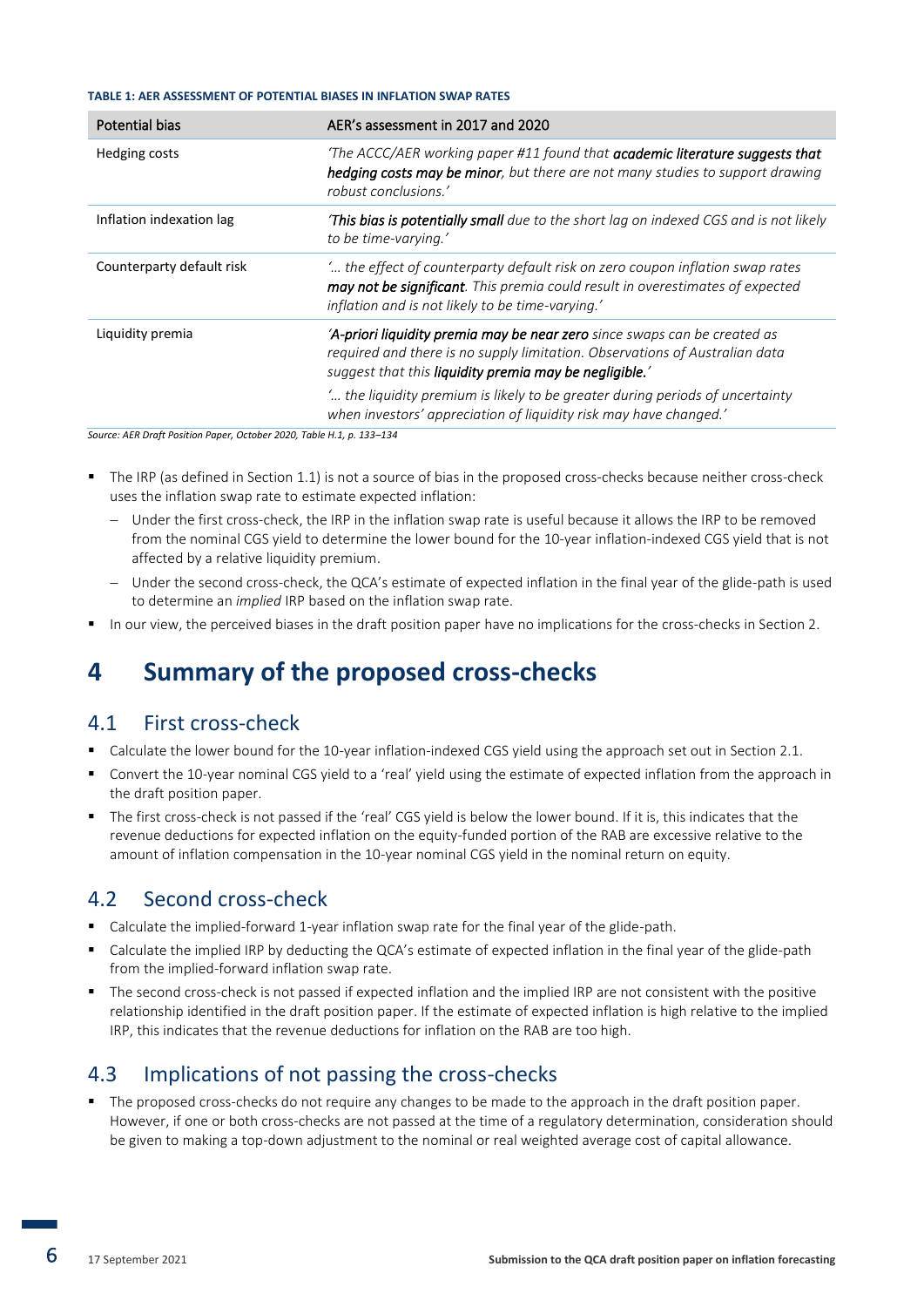## **Appendix A: Inflation risk premium analysis**

### A.1: Background

- The inflation risk premium (IRP) compensates holders of assets with fixed nominal cash flows for systematic inflation risk. The sign and size of the IRP depends on the covariance between inflation and real economic activity:
	- − A positive IRP exists when covariance is negative (ie, high inflation coinciding with low real economic activity and vice-versa). A positive premium is required because the real return on assets with fixed nominal cash flows decreases during unfavourable economic states when the marginal utility of consumption is high.
	- − A negative IRP exists when the covariance is positive (ie, low inflation coinciding with low real economic activity and vice-versa). Investors are willing to accept a negative premium because the real return on assets with fixed nominal cash flows increases during unfavourable economic states when the marginal utility of consumption is high (ie, the assets act as a hedge against poor equity returns).
- By definition, the IRP in nominal bond yields does not make up part of the real or nominal return on equity.

### A.2: Data

■ There are no long-term estimates of the Australian IRP. However, Kim, Walsh and Wei (2021) produce model-based estimates using US Treasury bond yields between 1983 and 2021 (Figure 5) $^{11}$ :



#### **FIGURE 5: 10-YEAR INFLATION RISK PREMIUM (US DATA)**

*Source: Kim, Walsh and Wei (2021).*

- Although the estimates are based on data from the United States, the same trends are likely to be similar for the Australian IRP:
	- − The inflation experience in Australia and the United States has been very similar. Actual inflation was very high between the late 70s and mid-80s, and the subsequent success of monetary policy in reducing inflation also resulted in a material reduction in realised inflation volatility in both countries (and the respective IRPs).
	- − Australian and United States bond yields and returns are highly correlated, so the components that make up these yields are also likely to be highly correlated. This is confirmed in Figure 6, which shows a strong positive correlation between the estimated 10-year nominal term premium in Australia and the United States. The nominal term premium equals the real term premium plus the IRP.

<sup>11</sup> D. Kim, C. Walsh & M. Wei (2021), *Tips from TIPS: Update and Discussions*, FEDS Notes. Board of Governors of the Federal Reserve System.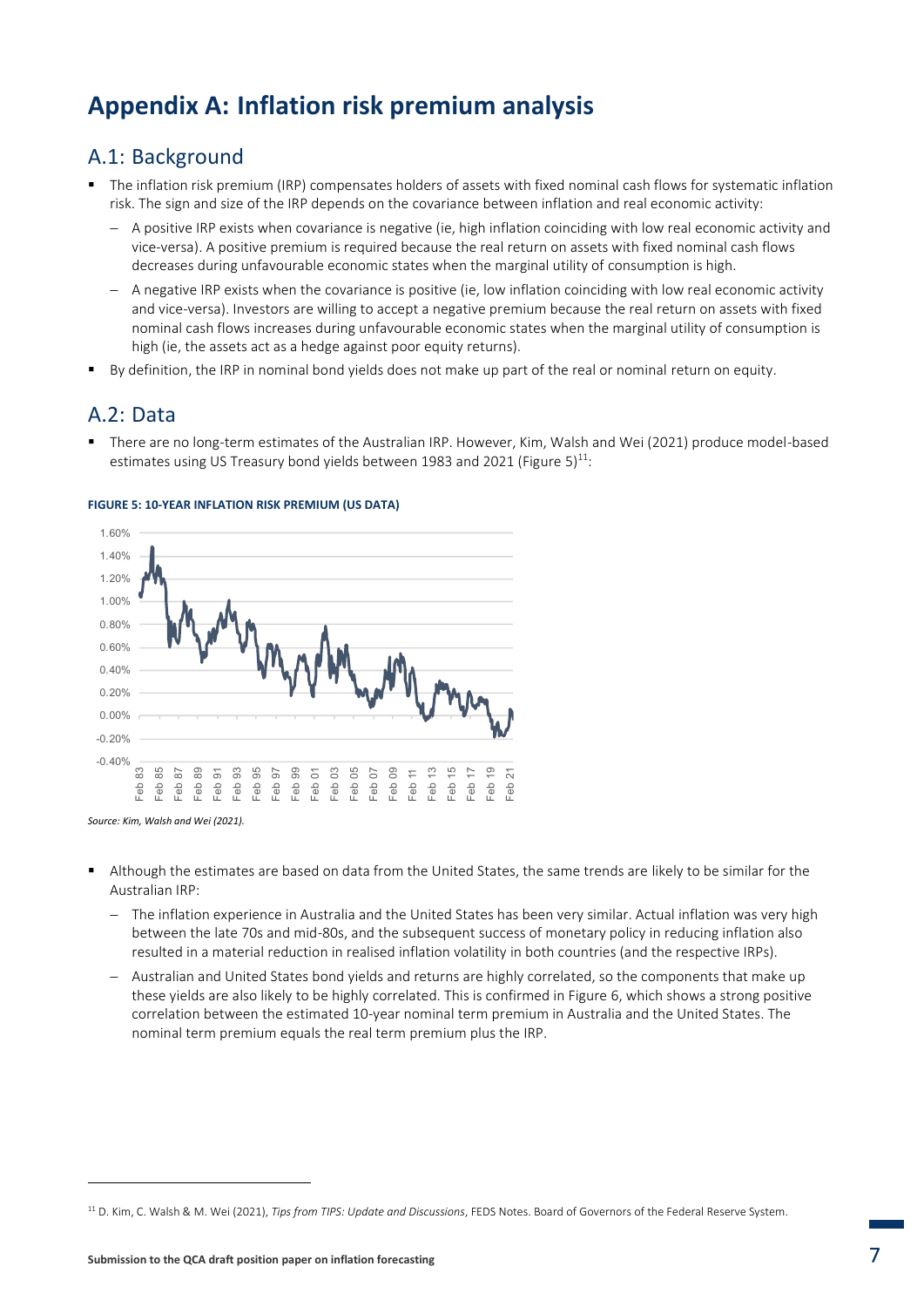#### **FIGURE 6: RELATIONSHIP BETWEEN AUSTRALIAN AND US TERM PREMIA**





Although the size of the IRP may differ between the United States and Australia, the analysis that follows is based on the difference between the prevailing IRP and the historical average IRP over time. Therefore, the absolute values of the IRP estimates are less important than the longer-term trend and volatility of the IRP estimates.

#### A.3: Analysis

- The QCA has proposed to add a fixed historical market risk premium (MRP) to the prevailing 10-year nominal CGS yield to estimate the return on equity. As the IRP is part of the nominal CGS yield:
	- − the prevailing IRP is an *addition* to the return on equity
	- − the historical average IRP is a *deduction* from the MRP in the return on equity, and
	- − for an equity beta equal to 1.0, the net IRP equals the prevailing IRP minus the historical average IRP.
- The IRP is compensation for the systematic inflation risk exposure of assets with fixed nominal cash flows. By this definition, the IRP should not be reflected in any valid estimate of the return on equity. As such, the net IRP is a source of bias in the return on equity estimate.
- If the historical IRP has a stable average (ie, exhibits no significant time trends), the net IRP should average out to zero over time. However, there is a clear long-term downtrend in the IRP, which means that as time passes, the prevailing IRP is more likely to be below the historical average IRP than above it (Figure 7). Therefore, the net IRP is more likely to be negative and will not average out to zero over time.



#### **FIGURE 7: PREVAILING AND CUMULATIVE HISTORICAL AVERAGE INFLATION RISK PREMIUM**

*Source: Kim, Walsh and Wei (2021).*